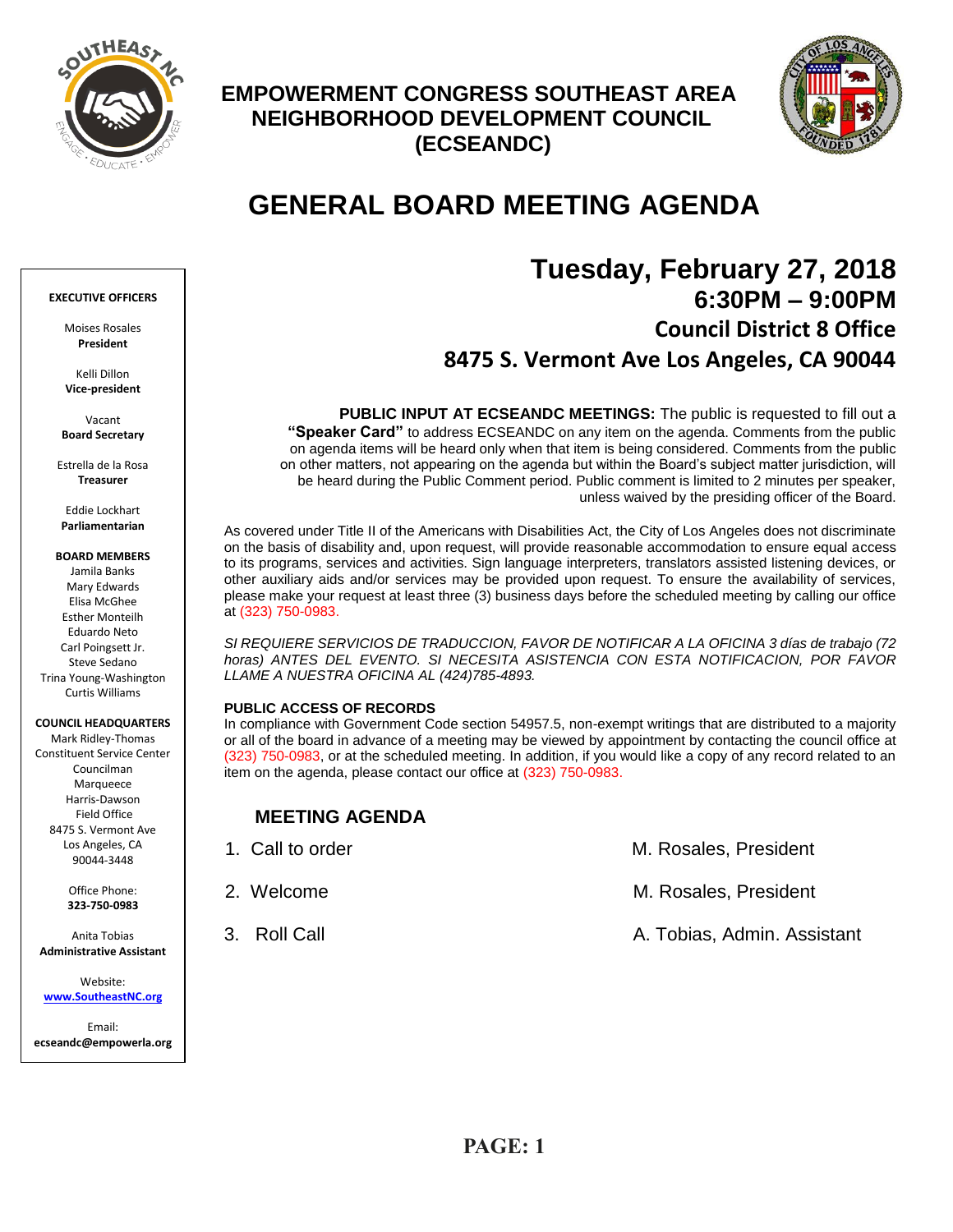# 6. **PUBLIC COMMENTS** (2 min.) 5 total

# 7. **Elected Officials and City Department Reports** (4 min. each)

- a. Senior Lead Officers
- b. Council Districts **8, 9, 15**
- c. Department of Neighborhood Empowerment **(DONE)**
- d. Office of the Mayor

# 8. **New Business**

- a. Presentation by **Esmeralda García** of MIG regarding two corridor improvement projects in CD8 **(10MIN)**
- b. Presentations by Kristen Gordon Regarding the **Manchester and Broadway streetscape project. (15MIN)**
- c. Presentation by Alexis Marin the **Legislative Director for Councilwoman Nury Martinez. Topic:** public safety related issues regarding prostitution and human trafficking issues in the area. **(10MIN)**
- d. Presentation from Karen Robinson **from GreenDot** regarding possible partnership for the **4th Annual Community Appreciation Day Celebrating Cesar Chavez Day (10MIN) (NTE\$500)** d1. Partnership will cover food or blankets
- e. Presentation by **Clifford Beers Housing, in partnership with American Family Housing** regarding "Isla De Los Angeles" project development at site [283 W. Imperial Highway](https://maps.google.com/?q=283+W.+Imperial+Highway&entry=gmail&source=g) **(10MIN)**
- f. Open Discussion regarding the Vermont/Manchester Project. **(30MIN)**
- g. Presentation by **Sherilyn Correa** of CD8 regarding Navigation Center Project at [729 W. Manchester Ave](https://maps.google.com/?q=729+W.+Manchester+Ave&entry=gmail&source=g) **(30MIN)**
- h. Presentation by Laila Alequresh regarding the **Citywide project to improve public works service delivery for the City of Los Angeles. (10MIN)**
- i. Discussion and possible board action regarding the 2018 Southeast NC Retreat. **Moises Rosales (5MIN) (NET\$2000)**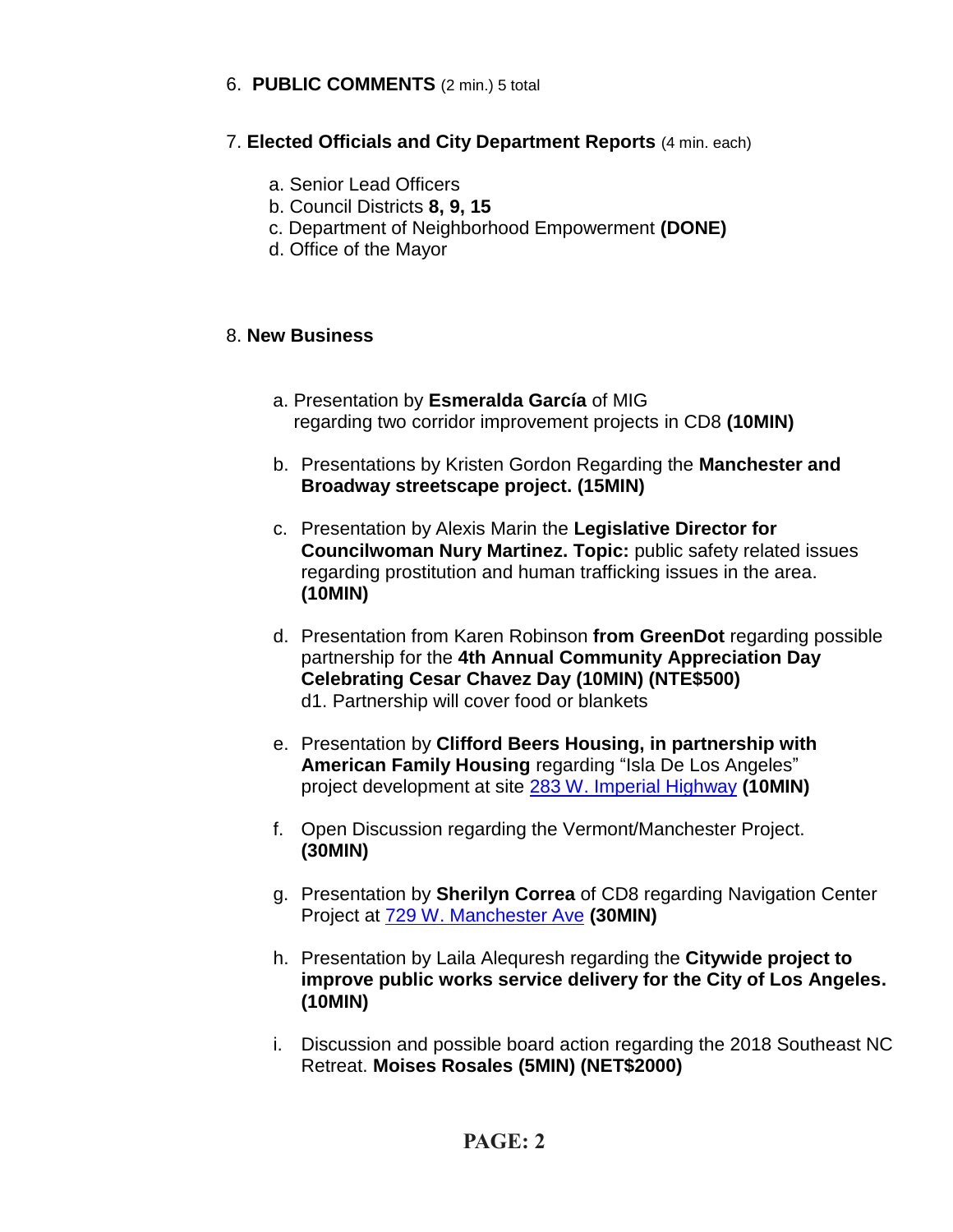- j. Discussion and Possible board action regarding social media use and removal of Elisa McGhee as Social Media Chair. **Moises Rosales (5MIN)**
- k. Discussion regarding 2017 Turkey drive **Elisa Mcghee**
- l. Discussion regarding 2017 Community Pride and Empowerment **Kelli Dillon**
- m. Update regarding 2nd Annual Health and Wellness Fair, March 2018. **Elisa Mcghee (5MIN)**
- n. Discussion and possible board action regarding the purchase of camera to stream our 4<sup>th</sup> Tue meetings live NTE \$800 **Moises Rosales (5MIN)**
- o. **Review and Approval of Minutes:** o1. Nov. 17th Emergency Board Meeting Agenda
- p. **Discussion and possible board action for the 2017-2018 budget**
	- p1. Budget adjustment/amendment
	- p2. New budget FY 17-18
	- p3. MER for Oct. Nov. & Dec. 2017
	- p4. Expense report for Outreach Events
	- p5. Running Balances/Current fund balance by line item
- 9. Unfinished Business (5 min. per item)
	- a. Update on "CD8 End of Term Grant" for \$15,000.00 awarded to the ECSEANDC for Beautification.
		- *a1. Discussion regarding Street pole banners in Area 2. (update) Elisa McGhee (3MIN)*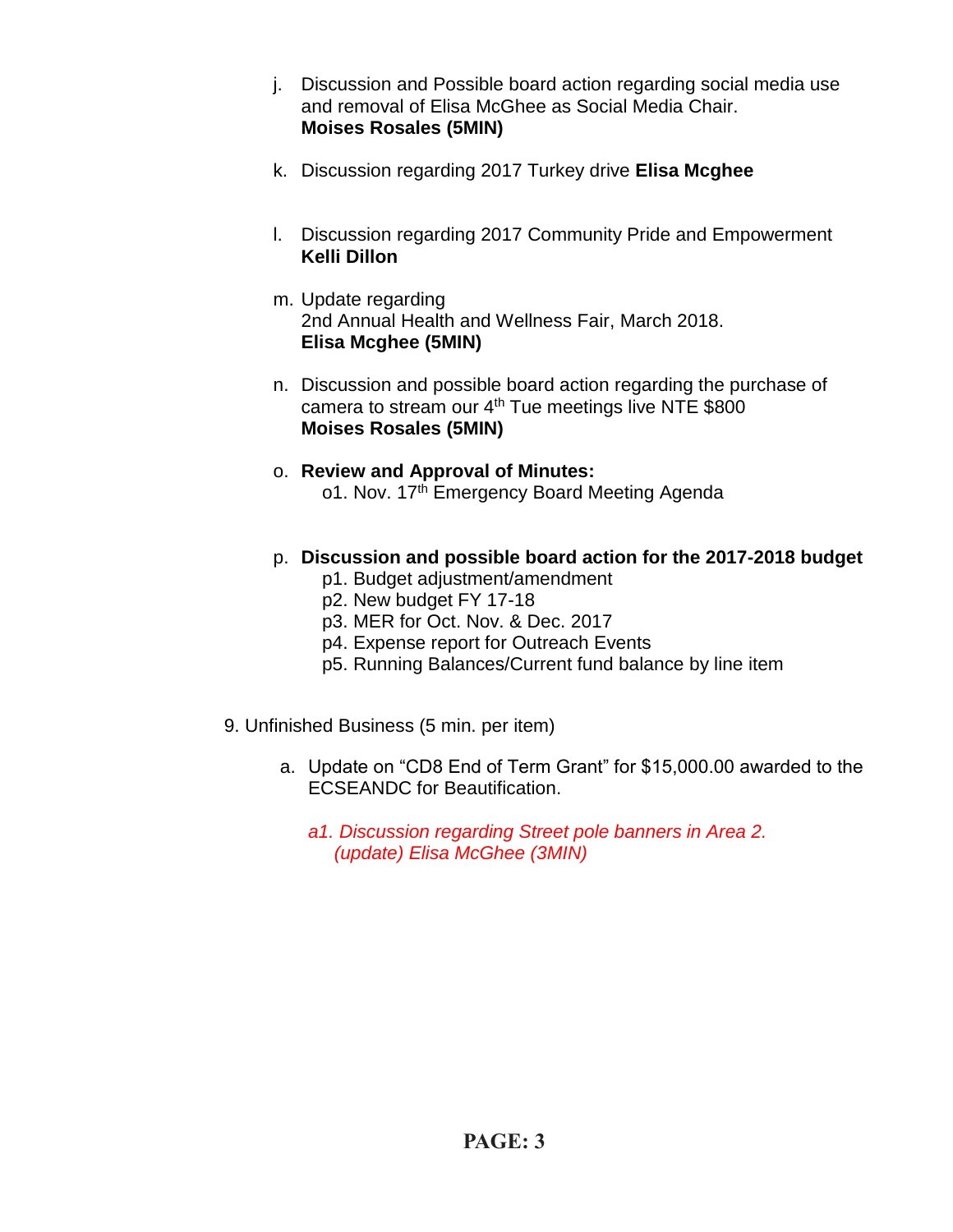# **END OF ACTION ITEMS**

Committee Reports (2 min. per committee)

- a. Budget Committee Chair  **E. dela Rosa**
- b. Outreach Committee Chair **Daniel Access** M. Rosales
- c. Quality of Life Committee Chair T. Washington
- d. Beautification Committee Chair Fame E. Monteilh
- e. Public Safety Committee Chair. E. Lockheart
- f. Youth/ Young Adults Comm. Chair J. Banks
- g. Land Use Committee Chair **E. McGhee**
- h. Hospitality Committee Chair  **M. Edwards**
- i. Social Media Chair **Chair F. McGhee**
- j. Budget Representative **-E. McGhee**
- 
- 
- 
- 
- 
- 
- 
- 
- 
- 
- 09. **Board Vacancy:** Discussion and Possible Board Vote (5 min.) Below are the ECSEANDC vacant board seats. Please See Bylaws for Duties & Responsibilities also Article 6 section 2E page 9. **VACANCY -**

 **a) Member At-Large Rep #3 b) Member At-Large Rep #4 c) Board Secretary**

- 10. Board member Comments (2 min.)
- 11. President Closing Comments (5 min.)
- 12. Adjournment

# **ANNOUNCEMENTS**

# **NEXT Southeast Council MEETING – March 27 th 2018 @6:30p.m. Location: Council District 8 Office 8475 S. Vermont Ave Los Angeles, CA 90044-3448**

*Neighboring Neighborhood Council Meetings:*

- o WATTS
	- o Board Meeting: 2nd Tuesday of the month at 6:30pm, meeting location: watts senior citizen center; 1657 E. Century Blvd., Los Angeles, Ca 90002-2987, office location and phone number:10221 Compton Ave. #203, Los Angeles, CA 90002 (323) 564-0260
	- o HARBOR GATEWAY NORTH
	- o Board Meeting: 4TH TUESDAY OF THE MONTH AT 7:00 PM, Meeting Location: 135th Street Elementary School 801 W. 135TH Street, Gardena, Ca 90247-2154, om Coffice Location And Phone Number: PO Box 3723, Gardena, CA 90247, (310) 768-3853, <u>harborgatewaynorth.org وC</u>OMMUNITY & NEIGHBORS FOR 9<sup>TH</sup> DISTRICT UNITY